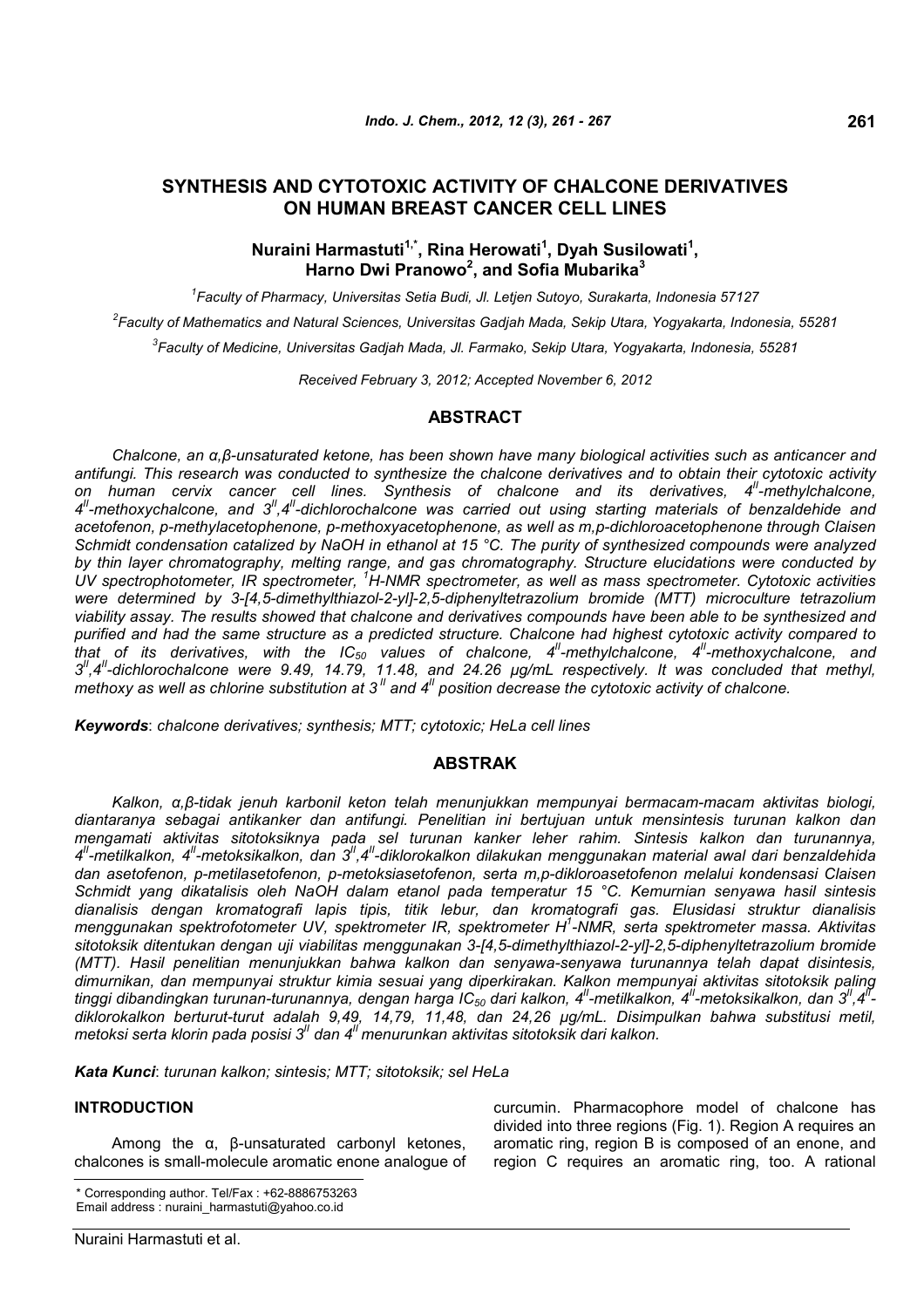approach following standard medicinal chemistry design concepts was to explore compounds with systematic differences in carbon chain connecting the two aromatic regions [1].

Chalcone is an aromatic ketone which forms the central core for a variety of important biological compounds [2]. Chalcones have been reported to have a wide variety of biological activities, such as antimicrobial [3], anticancer, antioxidant and anti-inflammatory [4-5]. Some chalcones showed the ability to block voltagedependent potassium channels [6]. Chalcones also potentially inhibit the NF-κB pathway. Nuclear factor (NF)-κB is a mediator of inflammatory diseases and cancer and has been shown to induce resistance to various chemotherapeutic agents. The reduction of the alkene into a single bond completely attenuates their inhibition potential [7]. A number of  $α, β$ -unsaturated carbonyl ketones (2-propen-1-one) which are associated with various alkilating agents used in cancer chemotherapy. The antitumor activity, suggesting that the effect can be in the electron transporting chain. One of the electrophilic sites in the chalcone moiety can be found at the C3 carbon atom of the 2-propen-1-one moiety [8].

Utami [9] had synthesized chalcone and its derivates based on Vogel method [10] by modifications of electron donating group and electron withdrawing group to C-4<sup>'</sup> of aromatic ring attached to  $\alpha$ , β-unsaturated carbonyl ketones. This chalcone compound had cytotoxic activity on HeLa cell line. Horng-Huey Ko [11] reported the increasing of lipophilicity of the chalcones after introduction of a lipophilic alkyl group at the aromatic ring which directly attached to the keton carbonyl. These increasing significantly enhanced the inhibitory effects on NO production in macrophages, the important mediator in inflammatory process. The chalcone and its derivatives were synthesized by modifying a substituent group i.e. methyl, methoxy, and chloro at the  $4<sup>II</sup>$  position in the aromatic ring directly attached to the keton carbonyl. The introduction of an substituent group in the aromatic



**Fig 1.** Pharmacophore model of chalcone



**Fig 2.** The disconnection of chalcone and its derivatives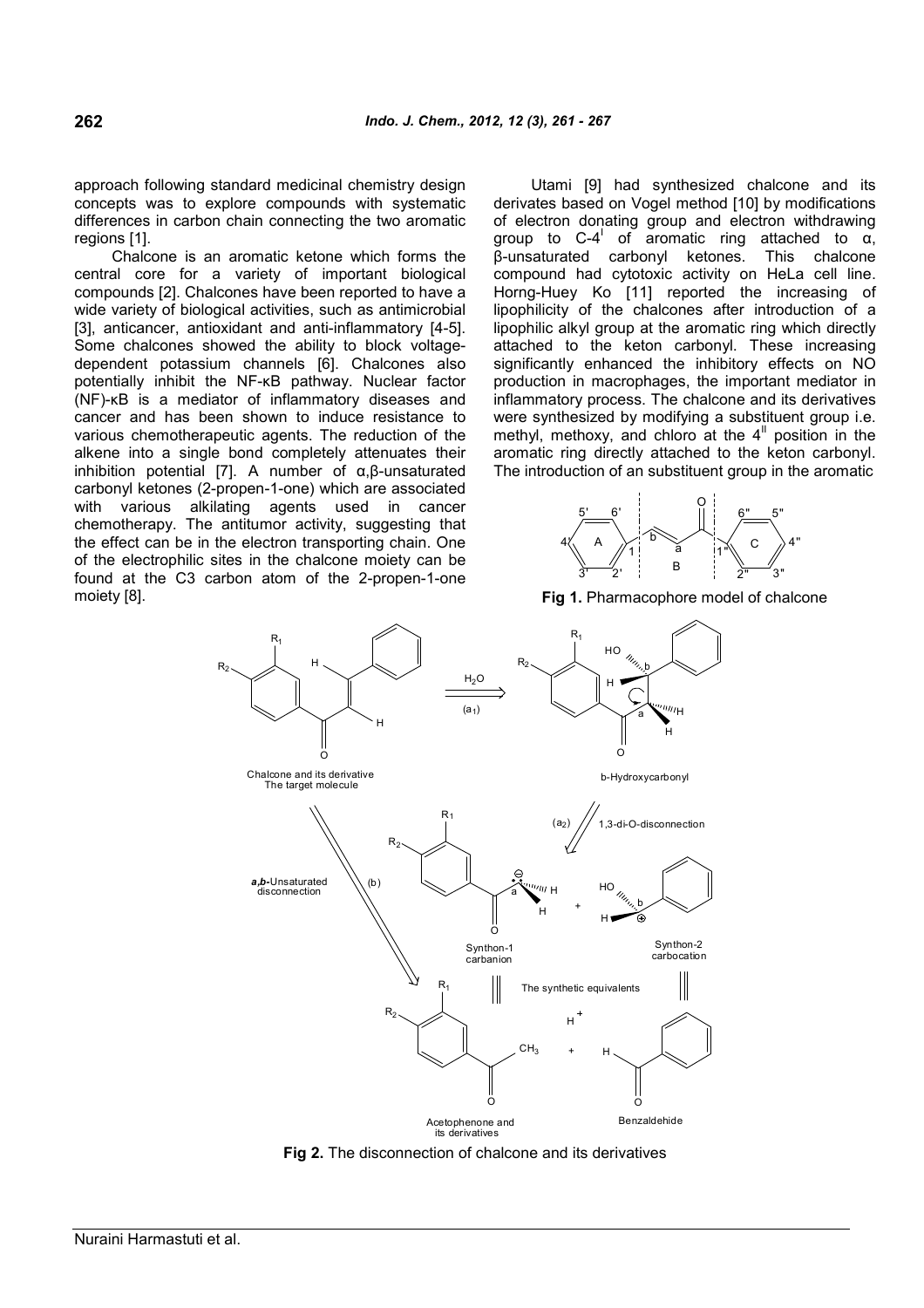C-ring (Fig. 1) of chalcone increased the lipophilicity.

This research was conducted to synthesize the chalcone derivatives and to obtain their cytotoxic activity on human breast cancer cell lines. The design of synthesis of chalcone and its derivatives,  $4^{\text{II}}$ -methyl chalcone,  $4^{\text{II}}$ -methoxychalcone, and  $3^{\text{II}}$ ,  $4^{\text{II}}$ -dichloro  $chalcone$ ,  $4<sup>II</sup>$ -methoxychalcone, and chalcone could be approached by disconnection Stuard Waren method. This method illustrates the planing of synthesis would be carried out. It was started from the target molecule and break down by a series of disconnections into possible starting materials. Based on those analysis (Fig. 2), the synthesis of chalcone and its derivatives,  $4^{\frac{1}{2}}$ -methylchalcone,  $4^{\frac{1}{2}}$ -methoxychalcone, and  $3<sup>II</sup>$ , 4<sup>II</sup>-dichlorochalcone could be carried out using benzaldehide, acetophenone and acetophenone derivatives, p-methylacetophenone, p-methoxy acetophenone, as well as m,p-dichloroacetophenone as starting materials.

In this, study chalcone and its derivatives, 4<sup>"</sup>-methylchalcone, 4<sup>"</sup>-methoxychalcone, and  $3<sup>II</sup>$ ,4 $<sup>II</sup>$ -dichlorochalcone, were synthesized by the alkaline</sup> Claisen-Schmidt condensation of acetophenone (1), p-methyl acetophenone (2), p-methoxyacetophenone (3), m,p-dichloroacetophenone (4), and benzaldehide. Chalcone and its derivatives then were determined their cytotoxic activity by 3-[4,5-dimethylthiazol-2-yl]-2,5 diphenyltetrazolium bromide (MTT) microculture tetrazolium viability assay.

### **EXPERIMENTAL SECTION**

### **Materials**

Benzaldehide 97% (Janssen Chimica), acetophenone 98% (E-Merck), p-methylacetophenone, p-methoxyacetophenone, m,p-dichloroacetophenone (Molnas Laboratory of Universitas Gadjah Mada), ethyl alcohol 96% (E-Merck); sodium hydroxide (NaOH) (E-Merck), litmus paper (Sigma), ice solid, aquades, chloroform (E. Merck), n-hexane (E-Merck), methanol (E-Merck), ethyl acetate (E-Merck), fillter paper. HeLa cell line, RPMI 1640 powder (GIBCO), growth medium contain growth factor 10% FBS (Fetal Bovine Serum) –0.5% fungison –2% penicillin and streptomycin (GIBCO) and RPMI 1640 medium, DMSO, sodium bicarbonate p.a. (Sigma), MTT (3-[4,5-Dimethylthiazol-2 yl]-2,5-diphenyltetrazolium Bromide), Phosphate Buffer Saline, solution 10% of sodium dodecyl sulphate (SDS) in HCl 0.01 N, primer antibody p53 and cyclooxygenase-2 (COX-2).

### **Instrumentation**

A set of glassware for synthesis, the analytical balance Meltler AT-200, thermometer, stirrer 3 cm, Termopan (Reichert Austria, Nr. 340 579), thin layer chromatography (TLC) silica gel GF254 (E-Merck), ultraviolet lamp 254 nm and 366 nm, Buchi Melting Point B-540, the UV-Vis spectrum were recorded on Spectronic 3000 Array Milton Roy, the IR spectrum were recorded on Shimadzhu FTIR-8201 PC, the H-magnetic resonance spectrum were performed using JNM-MY 60 JEOL in CDC $I_3$ , the mass spectrum were recorded using GCMS-QP2010S SHIMADZU with Rtx-5MS column (length 30 m; ID 0,25 mm; column Oven Temperature: 150 °C; injection Temperature: 320 °C), Helium as moblie gas, EI ionization, Oven temperature was set from 150 °C (hold time 5 min), temperature increasing of 10 °C/min to achieve 290 °C (hold time was 31 min). Liquid nitrogen tank, centrifuge Sigma 3K12 (B. Braun Biotech International),  $CO<sub>2</sub>$ Incubator (Nuaire™ IR autoflow), Laminar Air Flow Cabinet (Nuaire), ELISA reader (SLT 240 ATC), sterile conical flask (Nunclone), tissue culture flask (Nunclone), microplate 96 weels, electrical balance (Sartorius), micropipette, vortex.

### **Procedure**

### *Synthesis of chalcone derivatives*

Chalcone and its derivatives were prepared by adding NaOH solution (0.014 mol; 0.56 g in 3.75 mL of water) to an equimolar aldehyde (0.005 mol) and ketone (0.005 mol) solution in ethyl alcohol. The reaction mixture was stirred at about 15 °C for 3 h with constant stirring. The stirrer was removed and the reaction mixture was left in the refrigerator at 15 °C for 24 h. The yellow precipitate then was collected by vacuum filtration, washed with cold water until neutral to litmus, and the precipitate was washed with 6 mL of cold ethyl alcohol and dried in the air. The products were purified by recrystallization from ethyl alcohol. Structure elucidations were conducted by UV<br>spectrophotometer, <sup>1</sup>H-NMR spectrometer, IR spectrophotometer, <sup>1</sup>H-NMR spectrometer, IR spectrometer, as well as mass spectrometer. The stuctures of the products were shown in Fig. 3.

### *Cytotoxic test*

Cytotoxic activity was determined with 3-[4,5-dimethylthiazol-2-yl]-2,5-diphenyltetrazolium bromide (MTT) microculture tetrazolium viability assay. **Cell culture preparation.** Human cervical cancer cell line (HeLa cell line) was grown in RPMI medium in tissue culture flask. The supernatan was transfered to sterile conical flask, and was centrifuged (700 rpm x 10 min). The supernatan was removed, and 1 mL of growth medium in PBS 10% was added to the pellet part, and slowly resuspended. Ten µL of cell suspension was diluted in PBS 10%, and the cell count was determined using hemocytometer. Cell count in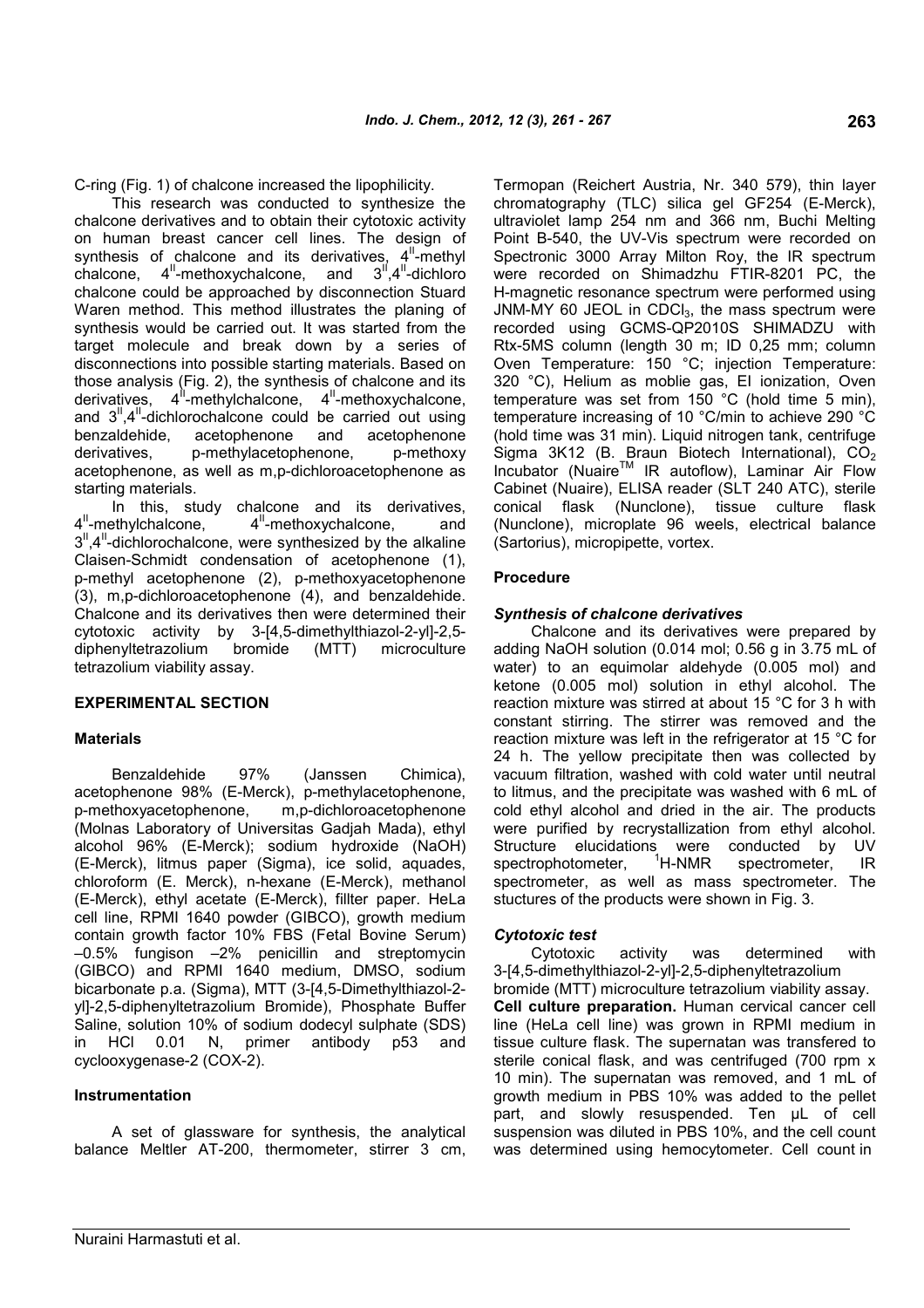

 $R_1 = R_2 = C1$  : 3",4"-Dichlorochalcone (4)

**Fig 3.** Structure of chalcone and its derivatives



**Fig 5.** Photomicroscopy of formazan formation by MTT method.  $(\longrightarrow)$  = formazan)



**Fig 4.** Reduction of MTT to Formazan

suspension was adjusted by dilution.

**Preparation of test compounds solution.** One mL of stock solution of p-metoxychalcone and its derivatives in DMSO pro culture were made in concentration of 5000 µM. The stock solution was diluted to obtain concentrations of 100 μg/mL, 50 μg/mL, 25 μg/mL, 12.5 μg/mL, 6.25 μg/mL, as well as 3.125 μg/mL. The stock solution preparation and test solution dilution were conducted in laminar air flow cabinet.

**MTT assay.** The cells were seeded at a concentration of  $3 \times 10^4$  cells/well in 100 µL culture medium and incubated at 37 °C in 5% CO<sub>2</sub> incubator for 24 h, then 100  $\mu$ L of different concentrations of test compound was added. The microplates were kept for incubation at 37 °C in 5%  $CO<sub>2</sub>$  incubator for 24 h and cells were periodically checked for granularity, shrinkage, swelling. After 24 h, the sample solution in wells was flicked off and 10 μL of MTT dye was added to each well. The plates were gently shaken and incubated for 4 h at 37  $^{\circ}$ C in 5% CO<sub>2</sub> incubator. Live cells would react with MTT to produce violet color of formazan. The supernatant was removed and 100 μL of SDS 10% in 0.01 N HCl was added and the plates were gently shaken to solubilize the formed formazan. The mixtures were incubated for 24 h at room temperature. The absorbance was measured using a microplate reader at 550 nm. Positif control test was conducted without test compound, while blank test was conducted for the solvent without test compound.

### **RESULT AND DISCUSSION**

### **Synthesis of Chalcone Derivatives**

Synthesis of chalcone and its derivatives, 4<sup>"</sup>-methylchalcone, 4<sup>"-</sup>methoxychalcone, and 3<sup>"</sup>,4<sup>"</sup>-dichlorochalcone, using the Claisen-Schmidt condensation of benzaldehide with acetophenone and their derivatives, p-methylacetophenone, p-methoxyac etophenone, as well as m,p-dichloroacetophenone were done in base condition using NaOH catalyst based on Vogel methode. Chalcone was able to be synthesized by reacting benzaldehide and acetophenone, while chalcone derivatives,  $4^{\prime\prime}$ -methyl chalcone,  $4^{\text{II}}$ -methoxychalcone,  $3^{\text{II}}$ ,  $4^{\text{II}}$ -dichlorochalcone, were able to be synthesized by reacting benzaldehide and p-methylacetophenone, p-methoxyacetophenone, m,p-dichloroacetophenone, respectively.

Sodium hydroxide was used to increase rate of reaction. The rate of catalysis reaction will be faster than acid catalysis reaction, due to the formation of enolate anion in the base catalysis, that is more reactive than enol form that formed by acid catalysis. The general rection dan mechanism of the formation of chalcones and its derivatives were illustrated in Fig. 4 and 5.

All the compounds gave a single spot in TLC analysis and possed the very sharp melting range, so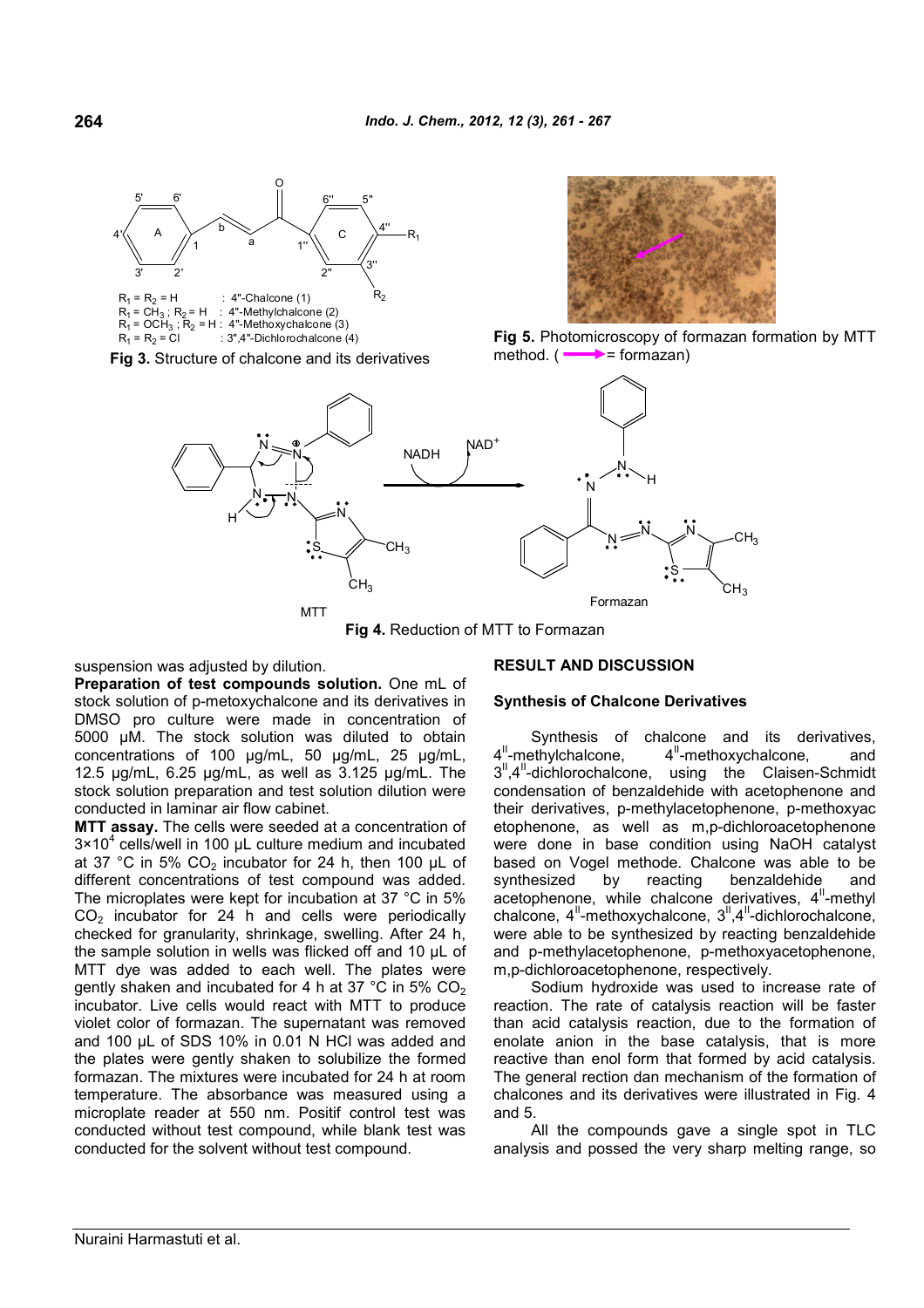they were concluded that the compounds were pure. Purity of the synthesis products were also proved by the melting range (under 2 °C). The melting ranges of precipitates chalchone,  $4^{\prime\prime}$ -methylchalcone,  $4^{\prime\prime}$ -methoxychalcone and  $3^{\text{II}}$ ,4<sup>II</sup>-dichlorochalcone was 54.4-55.6 °C (lit. [9] 57.4-59.3 °C), 50.4-51.9 °C (lit. [12] 50-51 °C), 107.6-108.2 °C (lit. [13] 107.7-108.6 °C), and 115.8-118.1 °C (lit. [14] 116.4-118.1 °C), respectively. After identification by spectroscopic methods, i.e., infrared spectroscopy, nuclear magnetic resonance as well as mass spectrometry, the structures could be confirmed.

The absorption band of carbonyl groups of benzaldehide, acetophenone, p-methylacetophenone, p-methoxyacetophenone, and m,p-dichloroaceto phenone in the UV region were shifted to the longer wavelengths after the carbonyl group was conjugated to a double bond in chalcone,  $4^{\text{II}}$ -methylchalcone,  $4^{\text{II}}$ -methoxychalcone, as well as  $3^{\text{II}}$ ,  $4^{\text{II}}$ -dichlorochalcone. It was proved that chalcones,  $4^{\text{II}}$ -methylchalcone, 4<sup>"</sup>-methoxychalcone, 3<sup>"</sup>,4<sup>"</sup>-dichlorochalcone, were the α, β-unsaturated carbonyl compounds 6) [15].

Benzaldehide showed IR absorption at 1700 cm-1 indicating the presence of a carbonyl group (>C=O), while acetophenone, p-methylacetophenone, p-methoxyacetophenone as wel as m,p-dichloroaceto phenone showed a band at 1681.8, 1685.7, 1670.2 and 1685.7 cm<sup>-1</sup>, respectively. The IR absorption frequency of a carbonyl ( $>$ C=O) group of chalcones showed at 1658.7 cm<sup>-1</sup>, while chalcone derivatives, 1658.7  $cm^{-1}$ , while chalcone derivatives, 4<sup>"</sup>-methylchalcone, 4<sup>"</sup>-methoxychalcone, 3<sup>"</sup>,4<sup>"</sup>-dichloro chalcone showed IR absorption of a carbonyl (>C=O) group at 1658.78, 1651.07, and 1658.78 cm<sup>-</sup> respectively. It was proved that chalcone, 4<sup>"</sup>-methylchalcone, II-proved that chalcone,<br>4<sup>II</sup>-methoxychalcone, and  $3<sup>II</sup>$ , 4<sup>II</sup>-dichlorochalcone, were the α, β-unsaturated carbonyl compounds.

Mass spectroscopy data were used to determine the molecular weight of each synthesized compound. Mass spectroscopy analysis was performed on the MS coupled GC with the injector temperature of 320 °C. The column temperature was set from 150 °C, maintained for 5 min and then increased 10 °C/min to achieve 290 °C. The temperature was kept on 290 °C for 31 min to allow the compound volatile, run through the column and the results of fragmentation could be separated based on the m/z value.

Utami [9] has synthesized related chalcones  $combound$  i.e.  $4<sup>II</sup>$ -methylchalcone, but using different reagents and synthesis method. However the structure elucidation results showed the same profiles. GC-MS spectrum of our synthesized product showed the same peak of molecular ion  $(M^*, C_{15}H_{12}O^*)$  as that's of Utami [9], on m/z = 208. Completes results of the characterization of the synthesis products were described below.

### *Chalcone (1), C15H12O*

It was crystallized from ethyl alcohol as yellow  $(0.5842 \text{ g})$ , yield 56.17%, m.p. 54.4-55.6 °C (lit. [9] 57.4-59.3 °C); Rf = 0.58 (Benzene); the retention time of  $GC = 8.117$  min.

UV-Vis  $(\lambda_{\text{max}}, \text{CHCl}_3) = 241$  and 313 nm. IR spectrum  $(u_{max}, cm^{-1}, KBr) = 1658.78$  (C=O, str, ketone), 1604.77 (C=C, str, alkene), 3062.7 (=CH, str, alkene aliphatic and aromatic), 1496.76 (C=C, str, aromatic). <sup>1</sup>H-NMR (60 MHz, CDCl3, δ (ppm)) = 8.25-7.90 (m, 3H, =CHβ, Ar 2<sup>ll</sup>, 6<sup>ll</sup>-H); 7.90-7.30 (m, 9H, =CHα, Ar 5<sup>II</sup>, 3<sup>II</sup>, 5<sup>II</sup>, 2<sup>I</sup>, 6<sup>I</sup>, 3<sup>I</sup>, 5<sup>I</sup>, 4<sup>1</sup>-H, a Mass spectrum  $(EI, m/z) = 208$  (M<sup>+</sup>, C<sub>15</sub>H<sub>12</sub>O<sup>+</sup>, 68.75%), 207 (M-1,  $C_{15}H_{11}O^+$ , 100%), 179 ( $C_{14}H_{11}^+$ , 51.69%), 165 ( $C_{13}H_9^+$ ,  $8.06\%$ ), 131 ( $C_9H_7O^+$ , 47.67%), 103 ( $C_8H_7^+$ , 41.45%),  $77~({\rm C}_6 {\rm \acute{H}_5}^+$ , 15%), 51 ( ${\rm C}_4 {\rm H}^{3+}$ , 25.41%).

# *4 II-Methylchalcone (2), C16H14O*

It was crystallized from ethyl alcohol as yellow precipitates (0.6256 g), yield 56.36%, m.p. 50.4-51.9 °C (lit. [12] 50-59 °C); Rf = 0.67 (benzene); the retention time of GC = 9.996 min.

UV-Vis  $(\lambda_{\text{max}}, \text{CHCl}_3) = 240$  and 314 nm. IR spectrum  $(u_{max}, cm^{-1}, KBr) = 1658.78$  (C=O, str, ketone), 1604.77 (C=C, str, alkene), 3024.38 (=CH, str, alkene aliphatic and aromatic), 1496.76 (C=C, str, aromatis), 2916.37 and 2862.36 (-CH3, str, aliphatic), 1450.47 (-CH3, bend, aliphatic).  ${}^{1}$ H-NMR (60 MHz, CDCl<sub>3</sub>, δ (ppm)) = 8.20-7.20 (m, 11H, =CHβ, Ar 2<sup>"</sup>,6" , =CHα, Ar 2<sup>1</sup>, 6<sup>1</sup>, 3<sup>1</sup>, 5<sup>1</sup>, 3<sup>1</sup>, 5<sup>1</sup>, 4<sup>1</sup>); 2.45 (s, 3H, CH<sub>3</sub>). Mass spectrum (EI, m/z) = 222 (M<sup>+</sup>, C<sub>16</sub>H<sub>14</sub>O<sup>+</sup>, 86.55%), 221 (M-1, C<sub>16</sub>H<sub>13</sub>O<sup>+</sup>, 100%), 207 (C<sub>15</sub>H<sub>11</sub>O<sup>+</sup>,  $24.07\%$ ), 179 (C<sub>14</sub>H<sub>11</sub><sup>+</sup>, 20.60%), 165 (C<sub>13</sub>H<sub>9</sub><sup>+</sup>, 4.06%), 131  $(C_9H_7O^+, 33.61\%)$ , 119  $(C_8H_7O^+, 55.24\%)$ , 103  $(C_8H_8^+, 36.08\%)$ , 91  $(C_7H_7^+, 58.84\%)$ , 77  $(C_6H_5^+,$  $32.61\%$ ), 65 (C<sub>5</sub>H<sub>5</sub><sup>+</sup>, 30.74%), 51 (C<sub>4</sub>H<sub>3</sub><sup>+</sup>, 15.22%).

## *4 II-Methoxychalcone (3), C16H14O<sup>2</sup>*

It was crystallized from ethyl alcohol as yellow precipitates (1.0909 g), yield 91.76%, m.p. 107.6-108.23 °C (lit. [13] 107.7-108.6 °C); Rf = 0.56 (Benzene); the retention time of GC = 11.992 min.

UV-Vis  $(\lambda_{\text{max}}, \text{ CHCl}_3) = 241$  and 319 nm. IR spectrum  $(u_{max}, cm^{-1}, KBr) = 1651.07 (C=O, str,$ ketone), 1604.77 (C=C, str, alkene), 3055.24 (=CH, str, alkene aliphatic and aromatic), 1573.91 and 1496.76 (C=C, str, aromatic), 2931.80 and 2839.22  $(-CH_3, str,$ aliphatic), 1427.32 (-CH<sub>3</sub>, bend, aliphatic), 1300-1100  $(C$ —OCH<sub>3</sub>, stretch, eter). <sup>1</sup>H-NMR (60 MHz, CDCl<sub>3</sub>, δ (ppm)) = 8.00-8.30 (d, 1H, =CH<sub>β</sub>); 7.80-7.40 (m, 8H, Ar 2<sup>'I'</sup>, 6<sup>'I</sup>-H, =CH<sub>α</sub>, Ar 2<sup>i</sup>, 6<sup>'</sup>, 3<sup>'</sup>, 3<sup>'</sup>, 5<sup>',</sup> 4'-H), 7.20-6.90 (d, 2H, Ar 3**II**, 5**II**-H), 3.90 (s, 3H, OCH3). Mass spectrum  $(EI, m/z) = 238$   $(M^+, C_{16}H_{14}O_2^+, 100\%)$ , 237  $(M-1,$  $C_{16}H_{13}O_2^+$ , 81%), 223 ( $C_{15}H_{11}O_2^+$ , 18.69%), 207  $(C_{15}H_{11}O^+, 10\%)$ , 135  $(C_8H_7O_2^+, 77\%)$ , 131  $(C_9H_7O^+,$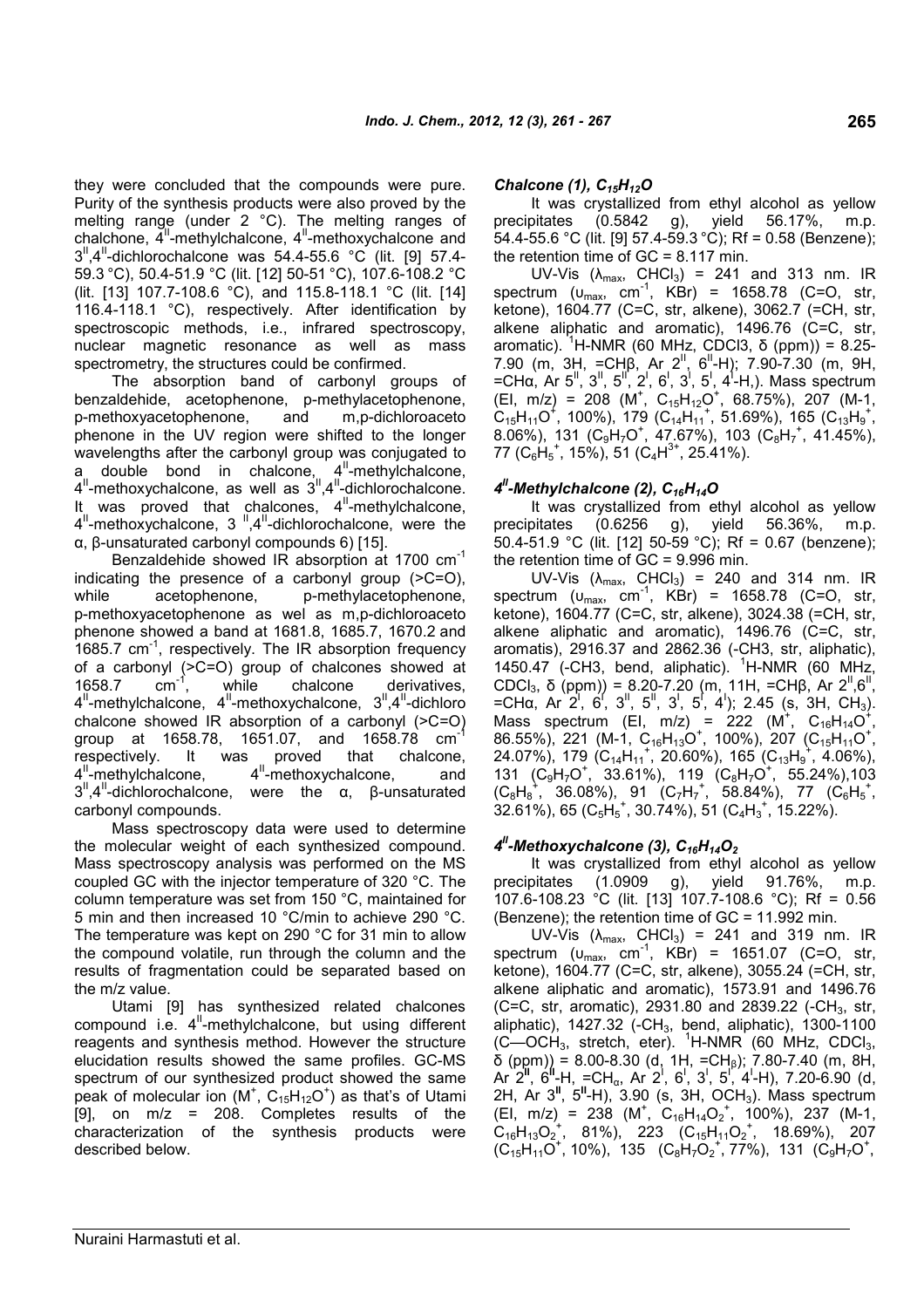Structure Compound R<sub>1</sub>  $R_{\circ}$  $IC_{50}$  (µg/mL) Chalcone H H 9.58 ± 0.74  $4^{\text{II}}$ -methylchalcone H CH<sub>3</sub> 13.90  $\pm$  0.64 4<sup>"</sup>-methoxychalcone H OCH<sub>3</sub> 11.39 ± 0.65  $R<sub>2</sub>$  $\overline{B}$  $3^{\parallel}$ ,4<sup> $\parallel$ </sup>-dichlorochalcone Cl Cl 24.10 ± 1.03

**Table 1.** Cytotoxic Activity of Chalcone Derivatives on Human Breast Cancer Cell Lines

47.67%), 103  $(\mathrm{C_8H_7}^+$ , 41.45%), 77  $(\mathrm{C_6H_5}^+$ , 55%), 51  $(C_4H_3^+, 12\%)$ .

## *3 II,4II -Dichlorochalcone (4), C15H10OCl<sup>2</sup>*

It was crystallized from ethyl alcohol as yellow precipitates (1.04 g), yield 75.36%, m.p. 115.8-118.1 °C (lit. [14] 116.4-118.1 °C); Rf = 0.64 (methanol : chloroform =  $9:1$ ); the retention time of  $GC = 11.585$  min.

UV-Vis  $(\lambda_{\text{max}}, \text{CHCl}_3)$  = 241 and 318 nm. IR spectrum ( $u_{max}$ , cm<sup>-1</sup>, KBr) = 1658.78 (C=O, str, ketone), 1604.77 (C=C, str, alkene), 3024.38 (=CH, str, alkene aliphatic and aromatic), 1550.70 (C=C, str, aromatic). <sup>1</sup>H-NMR (60 MHz, CDCl<sub>3</sub>, δ (ppm)) = 8.25-8.14 (m, 2H, =CH<sub>β</sub>, Ar<sup>`</sup>2<sup>II</sup>-H); 7.90-7.30 (m, 8H, Ar 6<sup>II</sup>-H, =CH<sub>α</sub>, Ar 5<sup>II'</sup>,  $2^1$ , 6<sup>II</sup>, 3<sup>I</sup>, 5<sup>II</sup>, 4<sup>I</sup>-H,). Mass spectrum (EI, m/z) = 280 (M+4, 6.5%) 278 (M+2, 36%), 276 (M<sup>+</sup>, C<sub>15</sub>H<sub>10</sub>OCl<sub>2</sub><sup>+</sup>, 58.97%), 275 (M-1,  $C_{15}H_9OCl_2^+$ , 100%), 241 ( $C_{15}H_{10}OCl_1^+$ ,  $32.36\%$ ),  $145\degree$  (C $_{6}$ H $_{3}$ Cl $_{2}^{+}$ , 22.69%), 131  $\degree$  (C $_{9}^{+}$ H $_{7}$ O $^{+}$ , 47.67%), 103  $(\dot{\text{C}_8 H_7}^+$ , 41.45%), 77  $(\dot{\text{C}_6 H_5}^+$ , 15%), 51  $(C_4H_3^+, 25.41\%)$ .

### **Cytotoxic activity**

The cytotoxic effect of chalcone and its derivatives was performed on HeLa cell lines by MTT assay. The advantage of this method was could be conducted fast and accurately, without using of radioisotope compound. The solvent used in this assay was DMSO, due to the low solubility of the test compounds in aqueous cell medium. Previous study about the influence of various cocentration of DMSO on the death of HeLa cell showed that concentration of DMSO up to 0.25% v/v did not affect the death of HeLa cell [16].

This colorimetric assay is based on the capacity of mitochondria succinate dehydrogenase enzymes in living cells to reduce the yellow water soluble substrate 3-(4,5-dimethylthiazol-2-yl)-2,5-diphenyl tetrazolium bromide (MTT) into an insoluble, colored formazan product which is measured spectrophotometrically. Since reduction of MTT can only occur in metabolically active cells, the level of activity is a measure of the viability of the cells. The color from yellow to purple was due to the break down of tetrazolium ring (Fig. 4). Absorbance of soluble Formazan was determined by ELISA reader at 550 nm. The absorbance was correlated to live cells count. The death cells could not reduce MTT due to infunction of the enzyme. Fig. 5 illustrated the morphology of HeLa cell line after exposured of MTT.

Dose response curves constructed for MTT method between the range of 3.125-100 µg/mL. Calculation of  $IC_{50}$  values was done using viability analysis. The results indicated that the antiproliferative effect strengthens with increase in the concentration of test compounds. From Table 1, it was observed that the highest cytotoxic activity was found with chalcone having  $IC_{50}$  value of 9.49  $\mu$ g/mL. Lower activity was showed by  $3^{\text{II}}$ ,4<sup>II</sup>-dichlorochalcone with IC<sub>50</sub> value of 24.26 µg/mL.

The methyl and methoxy substituent at  $C-4^{\prime\prime}$  of aromatic ring directly bonded to enone ketone group (C region) decreaced the cytotoxic activity of chalcone, the parent compound. The lowering activity of methyl substituent was larger than that's of methoxy substituent. Substitution by chlor at C-3<sup>II</sup> and  $4^{\text{II}}$  of aromatic ring directly bonded to enone ketone group gave the largest effect on lowering cytotoxic activity of chalcone.

Test result of cytotoxic activity of chalcone synthesized by Utami [9] on HeLa cells line, gave the  $IC_{50}$  value of 9.77  $\mu g/mL$ . It was not significanly different from our result (9.58 µg/mL). Robinson et al. [1] also synthesized the same chalcone derivatives compounds, by the synthesis method based on the Claisen-Schmidt condensation reaction using alkaline catalyst KOH. However, the cytotoxic activity of their product was conducted as in vitro cytotoxic activity on SVR endothelial cells. Utami [9] have tested the cytotoxic activity of synthesized chalcone derivatives compounds, which were the result of modification of the parent compound in the aromatic ring on the beta position of the ketone carbonyl group, on HeLa cells. Chalcone derivatives compounds in this study were the results of modification of the parent compound on the aromatic ring directly bound to the carbonyl group.

### **CONCLUSION**

Chalcone and its derivatives,  $4^{\text{II}}$ -methylchalcone, 4<sup>"</sup>-methoxychalcone, 3<sup>"</sup>,4<sup>"</sup>-dichlorochalcone, were able to be synthesized by alkaline condensation of acetophenone, p-methylacetophenone, p-methoxy acetophenone, m,p-dichloroacetophenone and benzaldehide. Cytotoxic activity on human breast